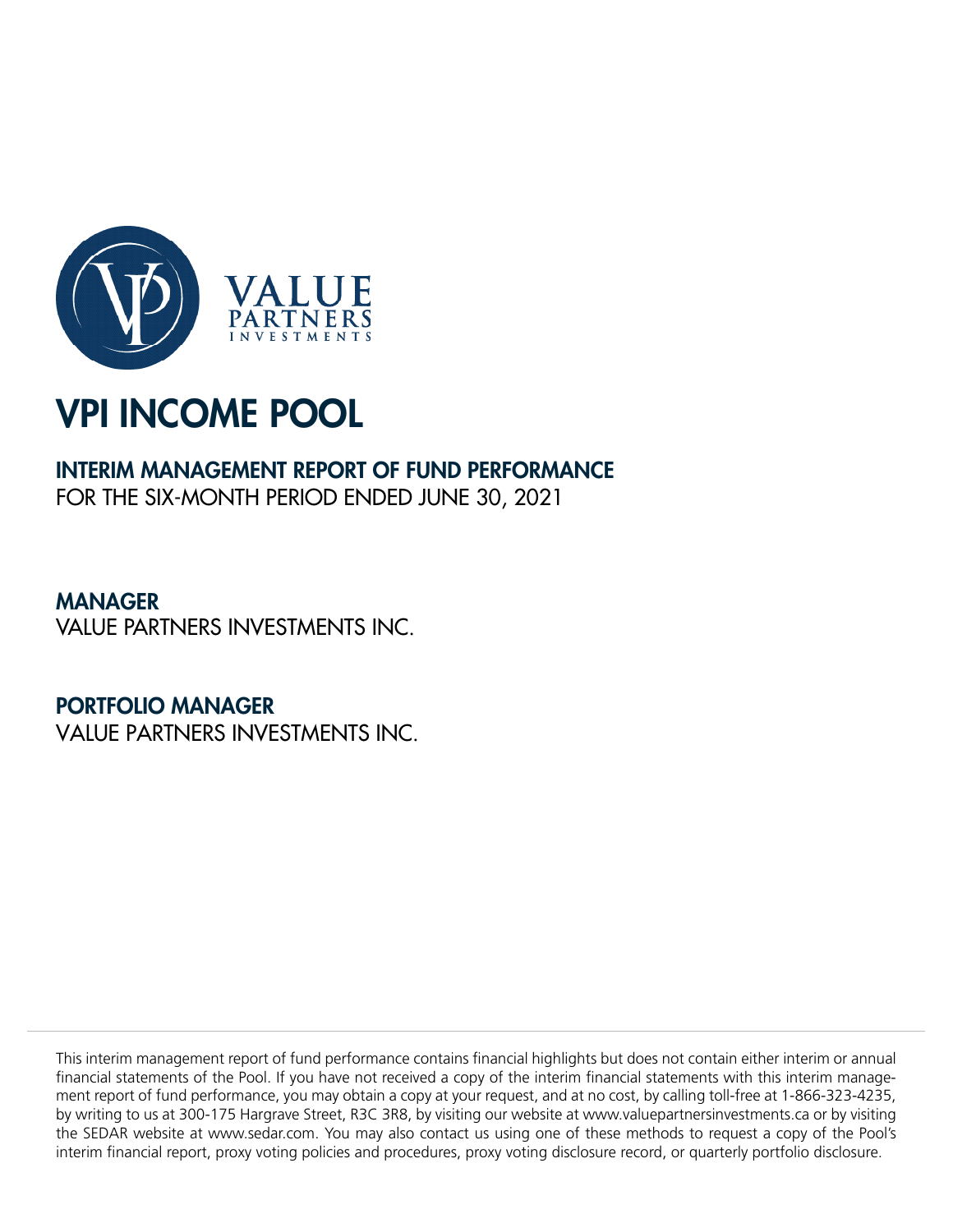

## **Interim Management Discussion of Fund Performance**

August 23, 2021

The Interim Management Report of Fund Performance presents management's view of the significant factors and developments affecting the Pool's performance and outlook since December 31, 2020, the Pool's most recent fiscal yearend. This report should be read in conjunction with the Annual Management Report of Fund Performance for the year ended December 31, 2020.

#### **Results of Operations**

Net assets of the Pool decreased by approximately \$1.9 million for the six-month period ended June 30, 2021. Contributing to this decrease was \$60.2 million of net redemptions and \$5.1 million of distributions paid to unitholders. This was offset by a \$63.4 million increase in net assets from operations. The increase in net assets from operations was due to a net realized gain on the sale of investments of \$17.0 million, \$41.7 million of unrealized appreciation in value of investments and dividend and interest income of \$10.8 million. This was offset by \$6.1 million of management fees and operating expenses.

The following table summarizes the businesses that were added or removed from the portfolio during the period:

| Additions    | <b>Dispositions</b>     |
|--------------|-------------------------|
| Loblaws & Co | Organon & Company       |
| Merck & Co   | Johnson & Johnson       |
|              | Honeywell International |
|              | Enbridge Inc            |
|              | <b>TC Energy</b>        |
|              |                         |

The Pool gains exposure to fixed income securities through its investment in units of VPI Corporate Bond Pool (Underlying Fund), a mutual fund managed by the Manager.

As a result of these changes, there were some shifts in the sector allocation of securities from the beginning of the year, the most notable of which are highlighted in the following table:

| Sector                     | Allocation Increase | Sector                            | <b>Allocation Decrease</b> |
|----------------------------|---------------------|-----------------------------------|----------------------------|
| Mutual Fund                | 4.0%                | Energy                            | 2.7%                       |
| Cash                       | 3.7%                | Capital Goods                     | 1.5%                       |
| Food and Staples Retailing | 3.6%                | Food, Beverage & Tobacco          | 1.3%                       |
| <b>Utilities</b>           | 3.5%                | Semiconductors & Equipment        | 0.8%                       |
| Insurance                  | 2.9%                | Other Net Assets                  | 0.7%                       |
|                            |                     | Real Estate                       | 0.7%                       |
|                            |                     | Automobiles & Components          | 0.6%                       |
|                            |                     | <b>Telecommunication Services</b> | 0.5%                       |

The portfolio has also changed from a geographic standpoint during the period. The most notable changes are highlighted in the following table:

| country | <i>Allocation Increase</i> | Countrv                  | <i>Allocation Decrease</i> |
|---------|----------------------------|--------------------------|----------------------------|
| Italy   | $.2\%$                     | United States of America | $.2\%$                     |
| Canada  | $0.4\%$                    | Japan                    | $0.5\%$                    |
| Germany | 0.3%                       |                          |                            |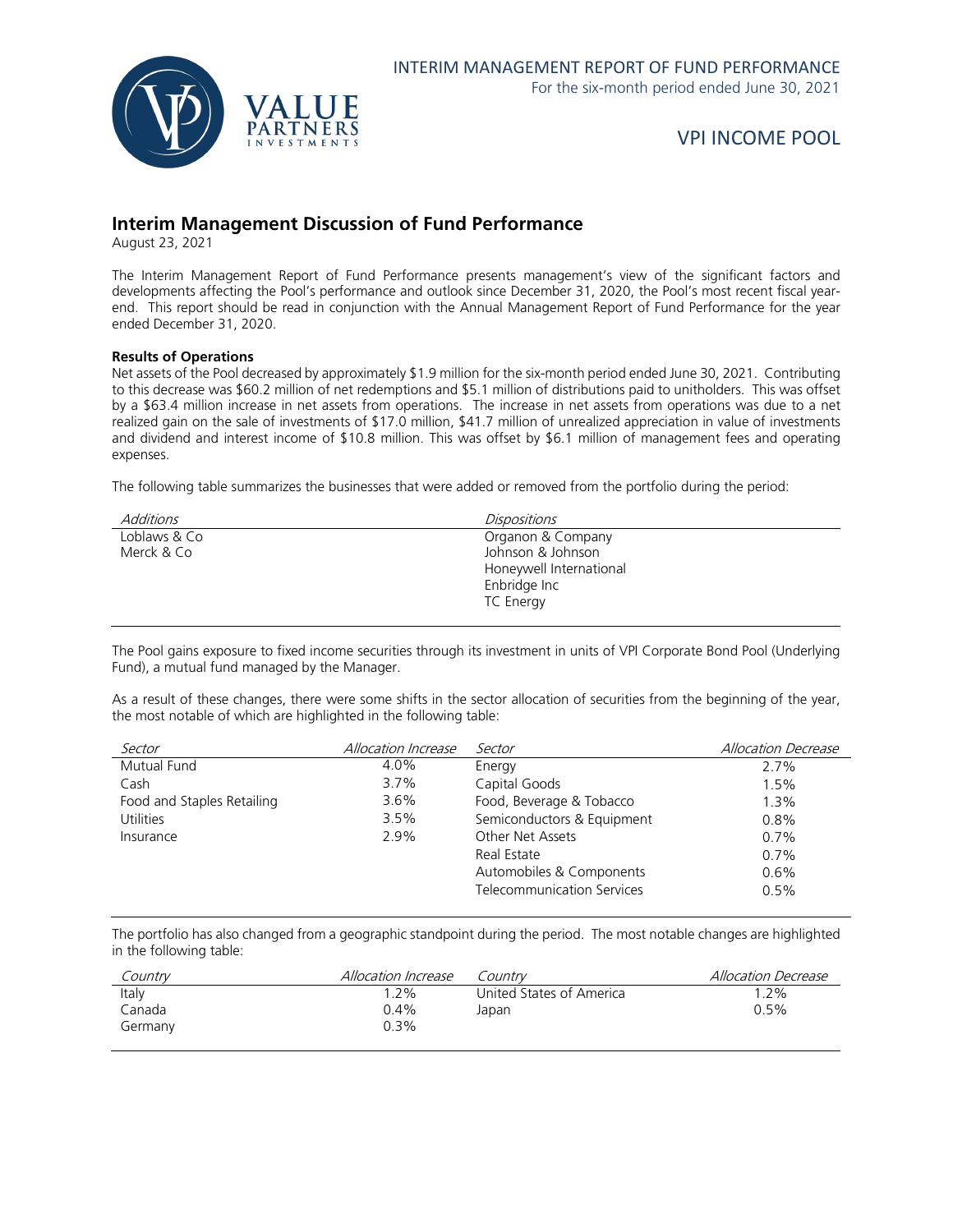

#### **Results of Operations (continued)**

Each series of the Pool experienced returns in the range of 11.0% to 12.2% for the period as compared to a 6.5% return of the Blended Index (comprised of 50% S&P/TSX Composite Total Return Index and 50% FTSE TMX Universe Bond Index). The equity component of the Pool slightly underperformed the S&P/TSX Composite Total Return Index due to minimal exposure to the Canadian energy sector and being relatively underweight to the Canadian financials sector. The Pool's holdings in the consumer staples sector were the greatest sector contributors to positive relative performance.

The fixed income holdings outperformed the FTSE TMX Universe Bond Index as the Underlying Fund had a higher weight to high yield bonds and a lower duration than the index which increased relative fixed income performance during the first half of 2021 as interest rates rose. During the period, the Pool's asset mix ranged from approximately 40-45% fixed income and 55-60% equities.

#### **Revenues and Expenses**

Revenues of the Pool amounted to \$10.8 million, which can be attributed to a combination of dividend income from its equity holdings and interest income from its fixed income holdings. The Pool also incurred \$6.1 million in management fees and operating expenses.

The realized gain on sale of investments of \$17.0 million is attributable to five full dispositions as well as partial dispositions of shares from the portfolio during the period.

| <b>Holding</b>                 | Approximate<br><b>Holding</b><br>Period | <b>Proceeds</b><br>(millions) | Cost<br>(millions) | <b>Realized Gain/(Loss)</b><br>(millions) |
|--------------------------------|-----------------------------------------|-------------------------------|--------------------|-------------------------------------------|
| Organon & Company <sup>1</sup> | 0.1 years                               | \$0.2                         | \$0.3              | \$ (0.1)                                  |
| Johnson & Johnson              | 0.9 years                               | \$96                          | \$9.0              | \$0.6                                     |
| Honeywell International        | 0.9 years                               | \$8.6                         | \$5.9              | \$2.7                                     |
| Enbridge Inc                   | 0.6 years                               | \$8.8                         | \$8.5              | \$0.3                                     |
| <b>TC Energy</b>               | 0.6 years                               | \$8.9                         | \$9.7              | \$ (0.8)                                  |
| <b>Partial Dispositions</b>    | n/a                                     | \$69.1                        | \$54.8             | \$14.3                                    |
|                                |                                         | \$105.2                       | \$88.2             | \$17.0                                    |

<sup>1</sup> Shares were received by the Pool in June 2021 following a spin-off by Merck & Co.

#### **Recent Developments**

#### Economic Conditions

The World Health Organization declared a global pandemic on March 11, 2020 and subsequently announced the first emergency use validation for a vaccine on December 31, 2020. Monetary and fiscal policies around the world helped support economies during this pandemic as economic activity suffered and unemployment rose. Several vaccines are in use around the world and are generally proving effective at minimizing the negative effects of the virus and its variants. Economic outlooks have improved as a result of the vaccine's effectiveness and the monetary and fiscal policies that continue to be very stimulative for economic growth. Gross Domestic Product in Canada and the United States is expected to exceed pre-pandemic levels by the end of 2021.

Market valuations are above average relative to historic levels as security prices have increased faster than the fundamental growth of the businesses and interest rates remain near historical lows. As economic growth continues, rising inflation may cause interest rates to trend higher, potentially impacting market valuations. The Portfolio Manager believes there are good opportunities available in several industries; however, caution is essential given volatile economic and market conditions as well as escalating valuation risks. The Portfolio Manager continues to seek opportunities that meet the Pool's investment criteria.

The Portfolio Manager views long-term government bonds as risky in today's environment. With global interest rates at alltime lows, the risk of capital loss in fixed income markets is quite high. In addition, investors are not being appropriately compensated for taking credit risk as interest rates on non-investment grade bonds are at very low levels.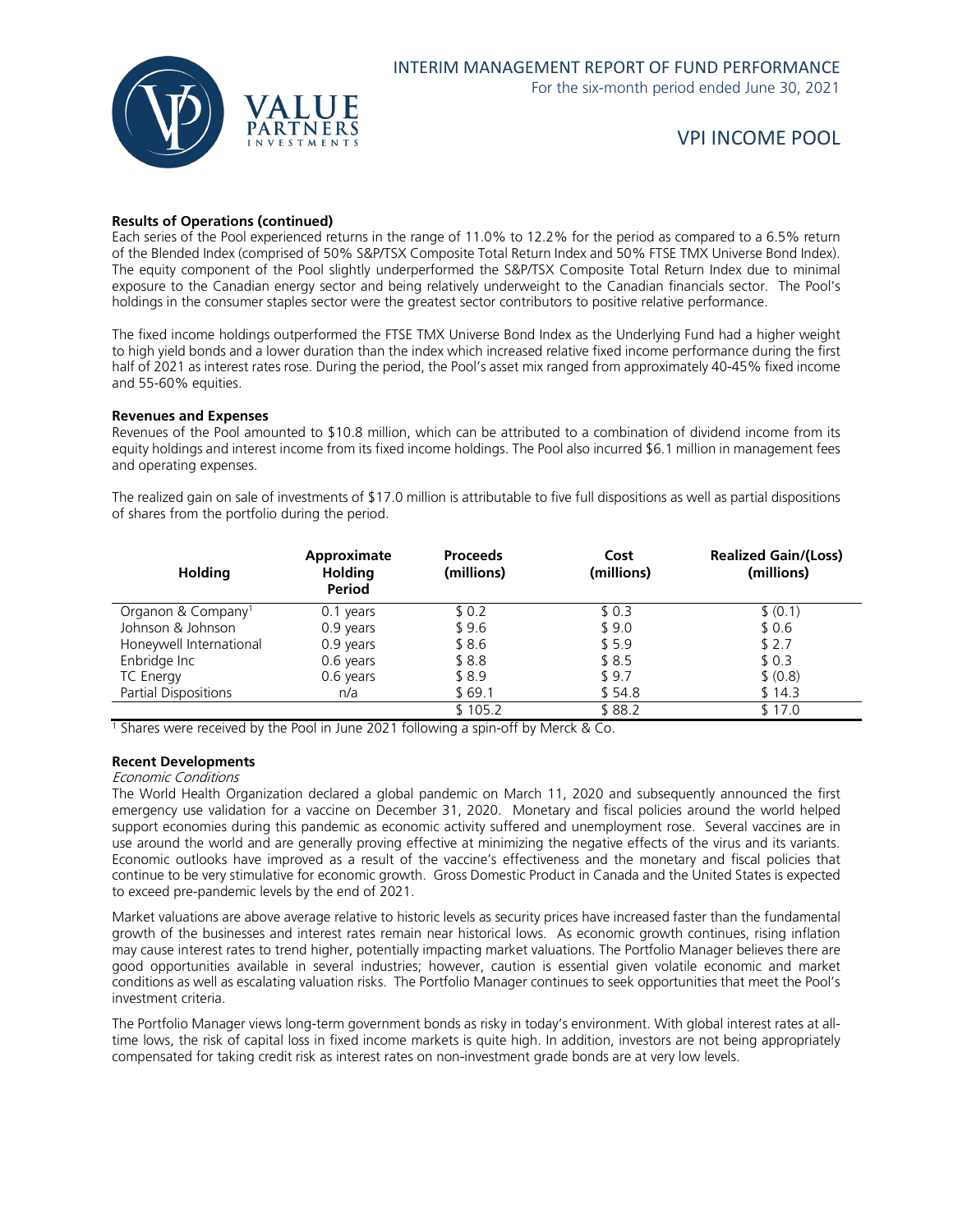

## INTERIM MANAGEMENT REPORT OF FUND PERFORMANCE

For the six-month period ended June 30, 2021

## VPI INCOME POOL

| <b>Portfolio Allocation</b><br>Mutual Fund | 43.9% | US Equities                        | 14.4%         |
|--------------------------------------------|-------|------------------------------------|---------------|
|                                            |       | Cash                               |               |
| Offshore Equities                          | 20.3% |                                    | 3.1%          |
| Canadian Equities                          | 18.4% | Other Net Assets                   | $-0.1%$       |
| <b>Geographic Allocation</b>               |       |                                    |               |
| Canada                                     | 62.4% | <b>Great Britain</b>               | 1.6%          |
| <b>United States</b>                       | 16.9% | India                              | 1.6%          |
| Germany                                    | 4.9%  | France                             | 1.4%          |
| Switzerland                                | 4.5%  | <b>Netherlands</b>                 | 1.4%          |
| Japan                                      | 4.1%  | Italy                              | $1.2\%$       |
| <b>Sector Allocation</b>                   |       |                                    |               |
| Mutual Fund                                | 43.9% | Utilities                          | 2.6%          |
| <b>Banks</b>                               | 7.8%  | Automobiles and Components         | 2.2%          |
| <b>Telecommunication Services</b>          | 5.8%  | <b>Materials</b>                   | 1.6%          |
| Food and Staples Retailing                 | 5.6%  | Real Estate                        | 1.5%          |
| Software and Services                      | 4.3%  | Commercial & Professional Services | 1.4%          |
| Cash                                       | 3.1%  | Diversified Financials             | 1.3%          |
| Technology Hardware and Equipment          | 3.0%  | Retailing                          | 1.3%          |
| Food, Beverage and Tobacco                 | 2.9%  | <b>Consumer Services</b>           | 1.3%          |
| Pharmaceuticals, Biotech and Life Sciences | 2.8%  | Capital Goods                      | 1.3%          |
| Insurance                                  | 2.8%  | Semiconductors & Equipment         | 0.9%          |
| Health Care Equipment and Services         | 2.7%  | Other Net Assets                   | $-0.1%$       |
| <b>Top 25 Holdings</b>                     |       |                                    |               |
|                                            |       |                                    | Percentage of |

| <b>Issuer</b>                        | Percentage of<br><b>Net Assets</b> |
|--------------------------------------|------------------------------------|
| VPI Corporate Bond Pool, Series O    | 43.9%                              |
| Cash                                 | 3.1%                               |
| Seven & I Holdings Co., Ltd.         | 3.0%                               |
| Canadian Imperial Bank of Commerce   | 1.6%                               |
| Rogers Communications Inc., Class B  | 1.6%                               |
| Royal Bank of Canada                 | 1.6%                               |
| Symrise AG                           | 1.6%                               |
| The Toronto-Dominion Bank            | 1.6%                               |
| Diageo plc                           | 1.6%                               |
| Deutsche Telekom AG                  | 1.6%                               |
| Infosys Limited                      | 1.6%                               |
| Firm Capital Property Trust          | 1.5%                               |
| The Bank of Nova Scotia              | 1.5%                               |
| Logitech International S.A.          | 1.5%                               |
| Honda Motor Co., Ltd.                | 1.5%                               |
| Roche Holding AG                     | 1.5%                               |
| Cisco Systems, Inc.                  | 1.5%                               |
| Sun Life Financial Inc.              | 1.4%                               |
| Wolters Kluwer N.V.                  | 1.4%                               |
| Carrefour SA                         | 1.4%                               |
| <b>Bank of Montreal</b>              | 1.4%                               |
| Broadridge Financial Solutions, Inc. | 1.4%                               |
| BCE Inc.                             | 1.4%                               |
| CVS Health Corporation               | 1.4%                               |
| Fortis Inc.                          | 1.4%                               |
| <b>Total</b>                         | 83.0%                              |

The above summary of investment portfolio may change due to ongoing portfolio transactions of the Pool. An update will be made available within 60 days of each subsequent quarter-end.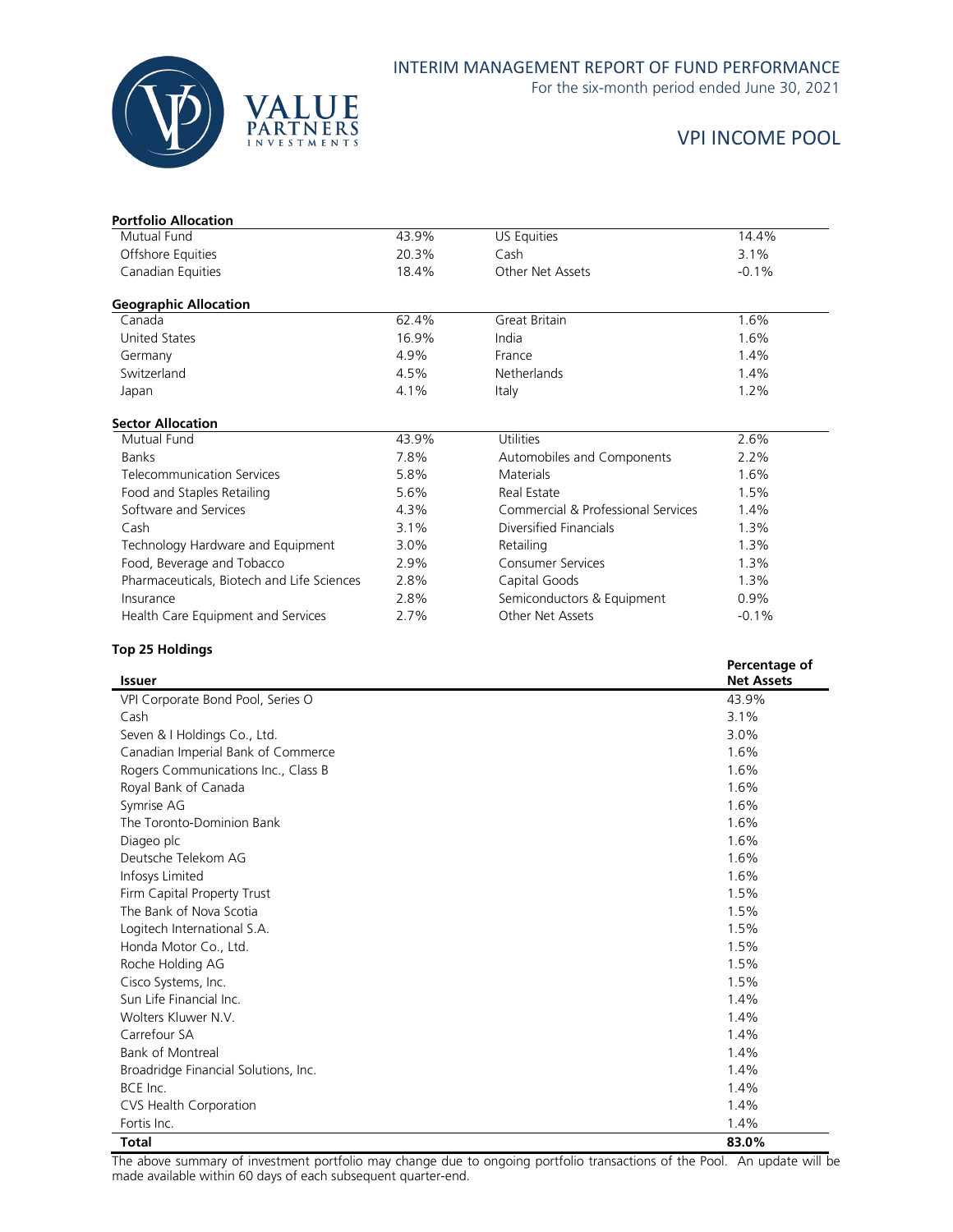

#### **Past Performance**

The historical performance information shown below assumes that all distributions were reinvested in the Pool and does not account for any sales, redemptions, distributions or optional charges or income taxes payable by an investor that would have reduced returns. Mutual fund returns are not guaranteed, their values change frequently, and past performance may not be repeated.

#### **Year-by-Year Returns**

The bar charts below show the performance of each series of the Pool (net of fees) for the six-month period ended June 30, 2021, and the previous years ended December 31 or since inception to December 31. It shows in percentage terms, how an investment made on January 1 or on inception would have increased or decreased by the end of the respective periods.



- (1) Patient Capital Management Inc. and Canso Investment Counsel Ltd. were appointed portfolio managers of the Pool on December 1, 2013.
- (2) 2017 return is since inception on July 5, 2017.
- (3) Value Partners Investments Inc. assumed portfolio management responsibility for the Pool in June 2020.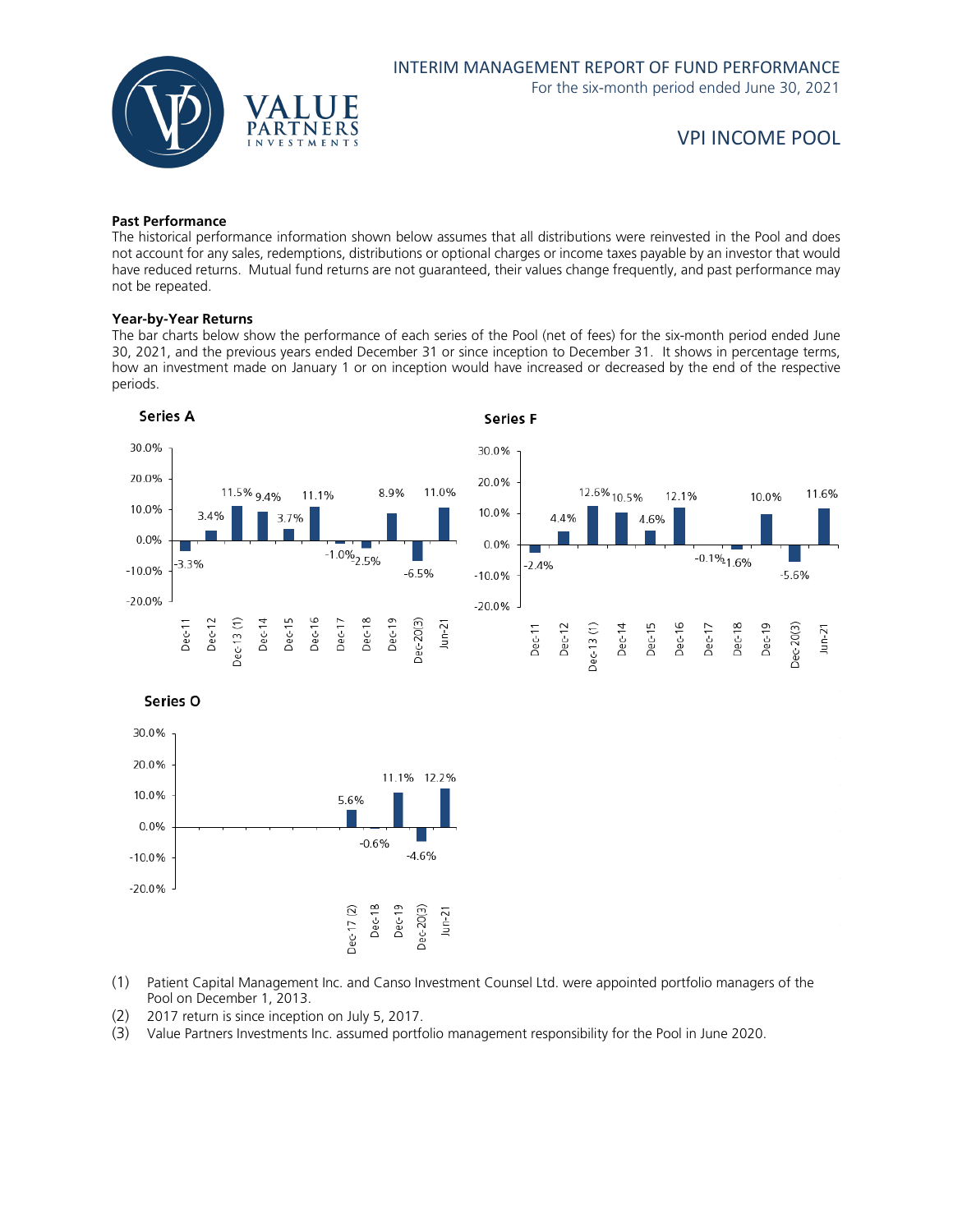

#### **Management Fees**

The Pool pays an annual management fee on each of its series (excluding Series O) to Value Partners Investments Inc. ("the Manager"). The management fee is calculated daily as a percentage of the net asset value of each series as of the close of business on each business day. In consideration for the management fees, the Manager may pay a percentage sales commission and/or trailing commission to registered dealers or brokers for units bought and held in the Pool depending on which series of units were purchased. The Manager also pays a portion of the management fee to the Portfolio Managers for their services in managing the investment portfolio.

For the six-months ended June 30, 2021, approximately 42% of the management fee revenues received by the Manager from the Pool were paid to registered dealers and brokers as sales and/or trailing commissions. Since each series may have a different commission structure, this percentage may vary by series. For unitholders eligible for the Management Fee Reduction Program, approximately 17% of the gross management fees were returned to unitholders as management fee rebates. The remainder of the management fee revenue, after payment of fees to the Portfolio Manager for its services, was retained by the Manager for corporate purposes.

#### **Related Party Transactions**

Value Partners Investments Inc. is the manager of the Pool and is responsible for the overall business and operations of the Pool. For the six-month period ended June 30, 2021, the Pool paid \$4.9 million in management fees (excluding taxes) to the Manager. In addition, the parent company of the Manager also held 46,621 Series F units of the Pool as of June 30, 2021.

#### **Financial Highlights**

The following tables show selected key financial information about each series of the Pool and are intended to help you understand the Pool's financial performance for the past five years ended December 31 and the six-month period ended June 30, 2021. This information is derived from the Pool's audited annual financial statements and interim unaudited financial statements and is not intended to be a reconciliation of the net asset value per unit.

#### **The Pool's Net Assets Per Unit (\$)(1)**

| <b>Series A</b>                                             | June 30<br>2021 | December 31<br>2020 | December 31<br>2019 | December 31<br>2018 | December 31<br>2017 | December 31<br>2016 |
|-------------------------------------------------------------|-----------------|---------------------|---------------------|---------------------|---------------------|---------------------|
| Net assets, beginning of period                             | 10.59           | 11.56               | 11.04               | 11.59               | 12.10               | 11.23               |
| Increase (decrease) from<br>operations:<br>Total revenue    | 0.20            | 0.47                | 0.43                | 0.38                | 0.42                | 0.54                |
| Total expenses                                              | (0.12)          | (0.22)              | (0.24)              | (0.24)              | (0.24)              | (0.24)              |
| Realized gains (losses) for the<br>period                   | 0.32            | (1.87)              | 0.24                | 0.13                | 0.23                | 0.18                |
| Unrealized gains (losses) for the<br>period                 | 0.77            | 0.62                | 0.54                | (0.57)              | (0.52)              | 0.79                |
| Total increase (decrease) from<br>operations <sup>(2)</sup> | 1.17            | 1.00                | 0.97                | (0.30)              | (0.11)              | 1.27                |
| <b>Distributions:</b><br>From net investment income         |                 |                     |                     |                     |                     |                     |
| (excluding dividends)                                       | (0.05)          | (0.08)              | (0.11)              | (0.08)              | (0.12)              | (0.23)              |
| From dividends<br>From capital gains<br>Return of capital   | (0.04)          | (0.13)              | (0.11)<br>(0.23)    | (0.07)<br>(0.11)    | (0.07)<br>(0.20)    | (0.07)<br>(0.06)    |
| Total annual distributions (3)                              | (0.09)          | (0.21)              | (0.45)              | (0.26)              | (0.39)              | (0.36)              |
| Net assets, end of period                                   | 11.68           | 10.59               | 11.56               | 11.04               | 11.59               | 12.10               |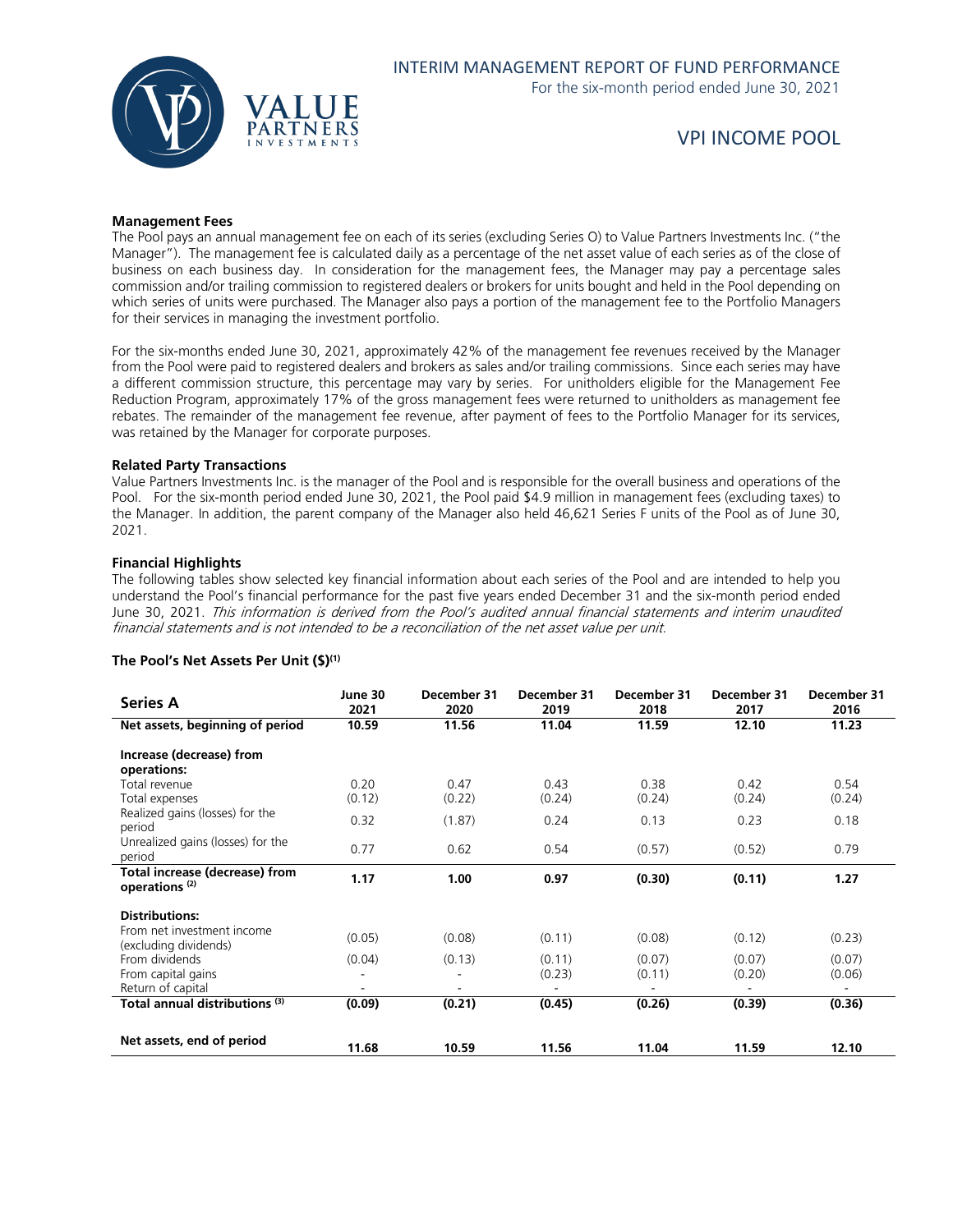

For the six-month period ended June 30, 2021

## VPI INCOME POOL

#### **Financial Highlights (continued)**

| <b>Series F</b>                                             | June 30<br>2021 | December 31<br>2020 | December 31<br>2019 | December 31<br>2018 | December 31<br>2017 | December 31<br>2016 |
|-------------------------------------------------------------|-----------------|---------------------|---------------------|---------------------|---------------------|---------------------|
| Net assets, beginning of<br>period                          | 10.42           | 11.42               | 10.80               | 11.29               | 11.82               | 11.01               |
| Increase (decrease) from<br>operations:                     |                 |                     |                     |                     |                     |                     |
| Total revenue<br>Total expenses                             | 0.20<br>(0.07)  | 0.47<br>(0.12)      | 0.42<br>(0.13)      | 0.37<br>(0.13)      | 0.41<br>(0.13)      | 0.53<br>(0.13)      |
| Realized gains (losses) for the<br>period                   | 0.31            | (1.92)              | 0.24                | 0.13                | 0.23                | 0.16                |
| Unrealized gains (losses) for the<br>period                 | 0.76            | 0.53                | 0.52                | (0.57)              | (0.48)              | 0.82                |
| Total increase (decrease)<br>from operations <sup>(2)</sup> | 1.20            | (1.04)              | 1.05                | (0.20)              | 0.03                | 1.38                |
| <b>Distributions:</b>                                       |                 |                     |                     |                     |                     |                     |
| From net investment income<br>(excluding dividends)         | (0.08)          | (0.13)              | (0.11)              | (0.10)              | (0.20)              | (0.33)              |
| From dividends<br>From capital gains                        | (0.07)          | (0.20)              | (0.11)<br>(0.23)    | (0.11)<br>(0.11)    | (0.11)<br>(0.20)    | (0.10)<br>(0.06)    |
| Return of capital                                           |                 |                     |                     |                     |                     |                     |
| Total annual distributions (3)                              | (0.15)          | (0.33)              | (0.45)              | (0.32)              | (0.52)              | (0.49)              |
| Net assets, end of period                                   | 11.48           | 10.42               | 11.42               | 10.80               | 11.29               | 11.82               |

| Series O <sup>(4)</sup>                           | June 30<br>2021 | December 31<br>2020 | December 31<br>2019 | December 31<br>2018 | December 31<br>2017 |
|---------------------------------------------------|-----------------|---------------------|---------------------|---------------------|---------------------|
| Net assets, beginning of<br>period <sup>(4)</sup> | 9.38            | 10.42               | 9.75                | 10.16               | 10.00               |
| Increase (decrease) from                          |                 |                     |                     |                     |                     |
| operations:                                       |                 | 0.43                | 0.39                | 0.34                | 0.31                |
| Total revenue<br>Total expenses                   | 0.19<br>(0.01)  | (0.02)              | (0.01)              | (0.01)              | (0.03)              |
| Realized gains (losses) for the                   |                 |                     |                     |                     |                     |
| period                                            | 0.28            | (1.74)              | 0.25                | 0.09                | (0.37)              |
| Unrealized gains (losses) for the                 |                 |                     |                     |                     |                     |
| period                                            | 0.68            | 1.09                | 0.62                | (0.61)              | (0.04)              |
| Total increase (decrease)                         | 1.14            | (0.24)              | 1.25                | (0.19)              | (0.13)              |
| from operations <sup>(2)</sup>                    |                 |                     |                     |                     |                     |
| <b>Distributions:</b>                             |                 |                     |                     |                     |                     |
| From net investment income                        |                 |                     |                     |                     |                     |
| (excluding dividends)                             | (0.11)          | (0.21)              | (0.10)              | (0.13)              | (0.13)              |
| From dividends                                    | (0.10)          | (0.31)              | (0.10)              | (0.12)              | (0.08)              |
| From capital gains                                |                 | ۰                   | (0.21)              | (0.10)              | (0.19)              |
| Return of capital                                 |                 |                     | ٠                   |                     |                     |
| Total annual distributions <sup>(3)</sup>         | (0.21)          | (0.52)              | (0.41)              | (0.35)              | (0.40)              |
| Net assets, end of period                         | 10.30           | 9.38                | 10.42               | 9.75                | 10.16               |

(1) This information is derived from the Pool's audited annual financial statements and from the interim unaudited financial statements for the current period ended June 30, 2021.

(2) Net assets and distributions are based on the actual number of units outstanding at the relevant time. The increase/decrease from operations is based on the weighted average number of units outstanding over the financial period. (3) Distributions were paid in cash/reinvested in additional units of the Pool, or both.

(4) Inception date: July 5, 2017.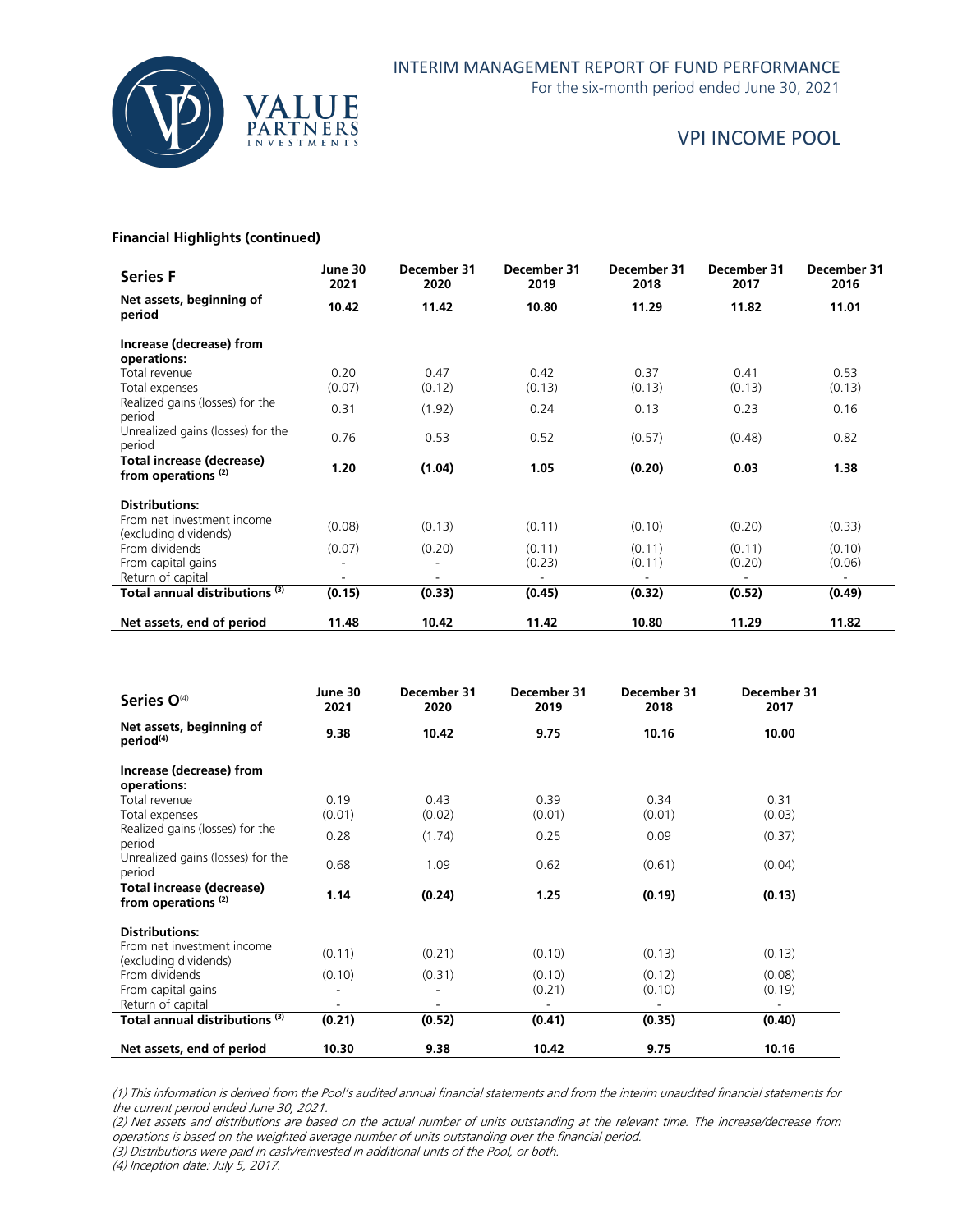

For the six-month period ended June 30, 2021

## VPI INCOME POOL

#### **Ratios and Supplemental Data**

| <b>Series A</b>                                    | June 30<br>2021 | <b>December</b><br>31 2020 | <b>December</b><br>31 2019 | <b>December</b><br>31 2018 | December<br>31 2017 | <b>December</b><br>31 2016 |
|----------------------------------------------------|-----------------|----------------------------|----------------------------|----------------------------|---------------------|----------------------------|
| Total net asset value $(000's)^{(1)}$              | \$522,953       | \$515,422                  | \$705,609                  | \$649,756                  | \$636,699           | \$542,008                  |
| Number of units outstanding (000's) <sup>(1)</sup> | 44,791          | 48,650                     | 61.017                     | 58,857                     | 54.941              | 44,800                     |
| Management expense ratio <sup>(2)</sup>            | 2.01%           | 2.00%                      | 1.97%                      | 1.98%                      | 1.98%               | 1.98%                      |
| Management expense ratio before waivers            |                 |                            |                            |                            |                     |                            |
| or absorptions                                     | 2.01%           | 2.00%                      | 1.97%                      | 1.98%                      | 1.98%               | 1.98%                      |
| Trading expense ratio <sup>(3)</sup>               | $0.03\%$        | 0.09%                      | $0.01\%$                   | 0.01%                      | 0.01%               | 0.01%                      |
| Portfolio turnover rate (4)                        | 12.48%          | 346.15%                    | 72.01%                     | 81.51%                     | 38.15%              | 43.82%                     |
| Net asset value per unit (1)                       | \$11.68         | \$10.59                    | \$11.56                    | \$11.04                    | \$11.59             | \$12.10                    |

| <b>Series F</b>                              | June 30<br>2021 | <b>December</b><br>31 2020 | <b>December</b><br>31 2019 | <b>December</b><br>31 2018 | <b>December</b><br>31 2017 | <b>December</b><br>31 2016 |
|----------------------------------------------|-----------------|----------------------------|----------------------------|----------------------------|----------------------------|----------------------------|
| Total net asset value (000's) <sup>(1)</sup> | \$66,252        | \$73,266                   | \$115,199                  | \$105,616                  | \$100,341                  | \$71,718                   |
| Number of units outstanding $(000's)^{(1)}$  | 5,772           | 7.029                      | 10.089                     | 9.781                      | 8,885                      | 6,066                      |
| Management expense ratio <sup>(2)</sup>      | 1.06%           | 1.05%                      | 1.04%                      | 1.04%                      | 1.03%                      | 1.03%                      |
| Management expense ratio before waivers      |                 |                            |                            |                            |                            |                            |
| or absorptions                               | 1.06%           | 1.05%                      | 1.04%                      | 1.04%                      | 1.03%                      | 1.03%                      |
| Trading expense ratio <sup>(3)</sup>         | $0.03\%$        | $0.09\%$                   | 0.01%                      | 0.01%                      | 0.01%                      | 0.01%                      |
| Portfolio turnover rate (4)                  | 12.48%          | 346.15%                    | 72.01%                     | 81.51%                     | 38.15%                     | 43.82%                     |
| Net asset value per unit (1)                 | \$11.48         | \$10.42                    | \$11.42                    | \$10.80                    | \$11.29                    | \$11.82                    |

| Series O                                    | June 30<br>2021 | <b>December</b><br>31 2020 | <b>December</b><br>31 2019 | <b>December</b><br>31 2018 | <b>December</b><br>31 2017 |  |
|---------------------------------------------|-----------------|----------------------------|----------------------------|----------------------------|----------------------------|--|
| Total net asset value $(000's)^{(1)}$       | \$16.954        | \$19,338                   | \$23,326                   | \$9,303                    | \$2,176                    |  |
| Number of units outstanding $(000's)^{(1)}$ | 1,646           | 2,062                      | 2,239                      | 954                        | 214                        |  |
| Management expense ratio <sup>(2)</sup>     | $0.00\%$        | $0.00\%$                   | $0.00\%$                   | $0.00\%$                   | $0.00\%$                   |  |
| Management expense ratio before waivers     |                 |                            |                            |                            |                            |  |
| or absorptions                              | 0.12%           | $0.11\%$                   | 0.08%                      | 0.08%                      | 0.10%                      |  |
| Trading expense ratio <sup>(3)</sup>        | 0.03%           | 0.09%                      | 0.01%                      | 0.01%                      | 0.01%                      |  |
| Portfolio turnover rate (4)                 | 12.48%          | 346.15%                    | 72.01%                     | 81.51%                     | 38.15%                     |  |
| Net asset value per unit (1)                | \$10.30         | \$9.38                     | \$10.42                    | \$9.75                     | \$10.16                    |  |

(1) This information is provided as at the date shown.

(2) Management expense ratio is based on total expenses for the stated period (excluding distributions, commissions and other portfolio transaction costs) and is expressed as an annualized percentage of daily average net assets during the period. In the period a series is established, the management expense ratio is annualized from the date of inception to December 31.

(3) The trading expense ratio represents total commissions and other portfolio transaction costs expressed as an annualized percentage of daily average net assets during the period.

(4) The Pool's portfolio turnover rate indicates how actively the Pool's portfolio manager manages its portfolio investments. A portfolio turnover rate of 100% is equivalent to the Pool buying and selling all of the securities in its portfolio once in the course of the year. The higher the Pool's portfolio turnover rate in a year, the greater the trading costs payable by the Pool in the year, and the greater the chance of an investor receiving taxable capital gains in the year. There is not necessarily a relationship between a high turnover rate and the performance of the Pool.